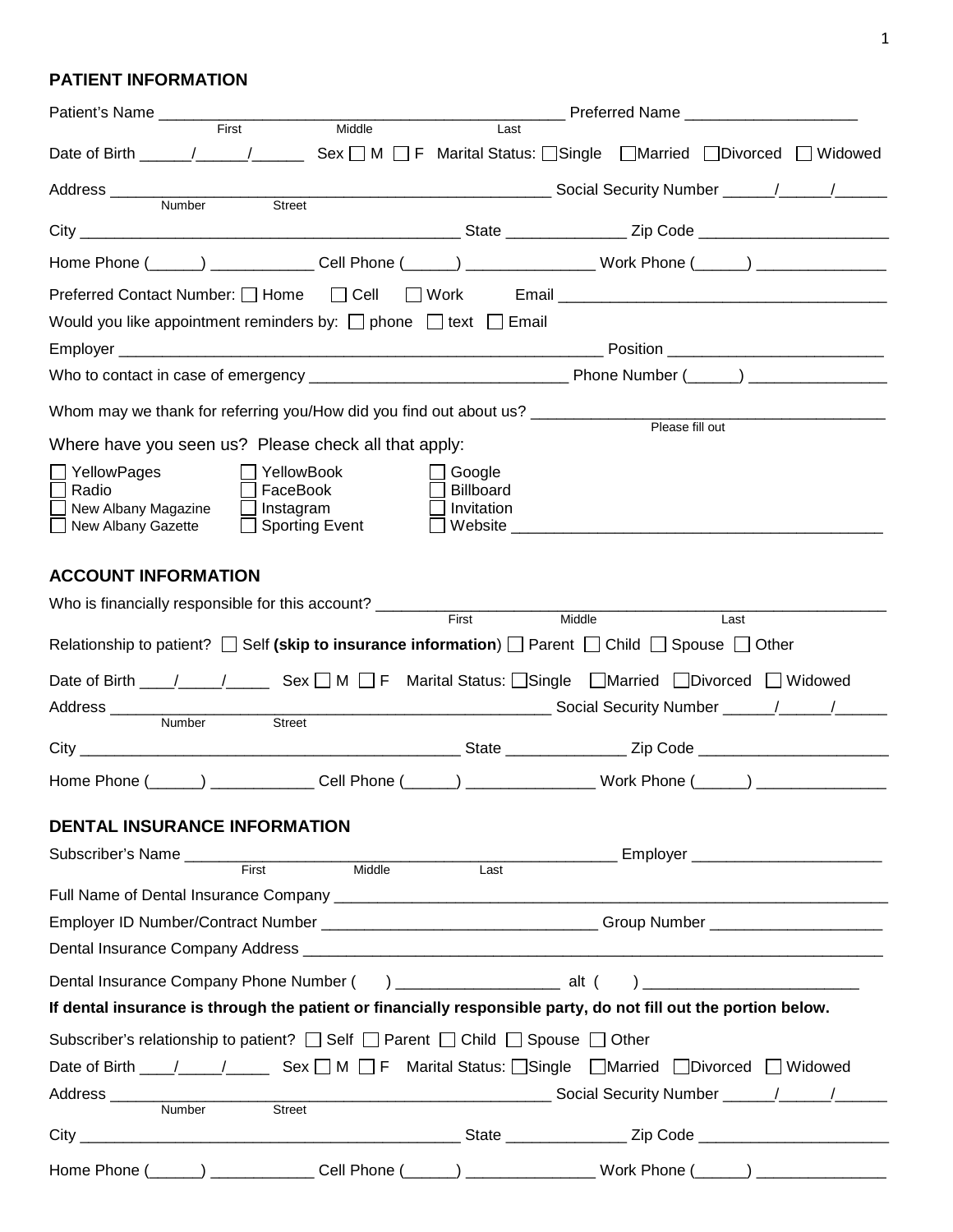### **MEDICAL HISTORY**

Your answers to the following questions are considered completely confidential. You may be asked questions about your responses to this questionnaire during your visit.

| Are you under a physician's care now?                                                                                                                                                                                                                                                                                              |                                                                                                                                                                                                                                                                                                                                                                                                                                                                               | $\Box$ Yes                                                                                                                                                                                                                                                                                                                                          | No         |                                                                                                        |                                                                                                                                                                                                                                                                                    |                                                                                                                                                                                                                                                                  |
|------------------------------------------------------------------------------------------------------------------------------------------------------------------------------------------------------------------------------------------------------------------------------------------------------------------------------------|-------------------------------------------------------------------------------------------------------------------------------------------------------------------------------------------------------------------------------------------------------------------------------------------------------------------------------------------------------------------------------------------------------------------------------------------------------------------------------|-----------------------------------------------------------------------------------------------------------------------------------------------------------------------------------------------------------------------------------------------------------------------------------------------------------------------------------------------------|------------|--------------------------------------------------------------------------------------------------------|------------------------------------------------------------------------------------------------------------------------------------------------------------------------------------------------------------------------------------------------------------------------------------|------------------------------------------------------------------------------------------------------------------------------------------------------------------------------------------------------------------------------------------------------------------|
| Have you ever been hospitalized or had a major operation?                                                                                                                                                                                                                                                                          |                                                                                                                                                                                                                                                                                                                                                                                                                                                                               | $\Box$ Yes                                                                                                                                                                                                                                                                                                                                          | <b>No</b>  |                                                                                                        |                                                                                                                                                                                                                                                                                    |                                                                                                                                                                                                                                                                  |
| Have you ever had a serious head or neck injury?                                                                                                                                                                                                                                                                                   |                                                                                                                                                                                                                                                                                                                                                                                                                                                                               | $\Box$ Yes                                                                                                                                                                                                                                                                                                                                          | $\Box$ No  |                                                                                                        |                                                                                                                                                                                                                                                                                    |                                                                                                                                                                                                                                                                  |
|                                                                                                                                                                                                                                                                                                                                    | Are you taking any medications including non-prescription?                                                                                                                                                                                                                                                                                                                                                                                                                    |                                                                                                                                                                                                                                                                                                                                                     | $\Box$ Yes | $\Box$ No                                                                                              |                                                                                                                                                                                                                                                                                    |                                                                                                                                                                                                                                                                  |
| Do you take a blood thinner or daily Aspirin?                                                                                                                                                                                                                                                                                      |                                                                                                                                                                                                                                                                                                                                                                                                                                                                               | $\Box$ Yes                                                                                                                                                                                                                                                                                                                                          | $\Box$ No  |                                                                                                        |                                                                                                                                                                                                                                                                                    |                                                                                                                                                                                                                                                                  |
| Do you take, or have you taken, Phen-Fen or Redux?                                                                                                                                                                                                                                                                                 |                                                                                                                                                                                                                                                                                                                                                                                                                                                                               | $\Box$ Yes                                                                                                                                                                                                                                                                                                                                          | $\Box$ No  |                                                                                                        |                                                                                                                                                                                                                                                                                    |                                                                                                                                                                                                                                                                  |
| Have you ever taken Fosamax, Boniva, Actonel or any other<br>medications containing bisphosphonates?                                                                                                                                                                                                                               |                                                                                                                                                                                                                                                                                                                                                                                                                                                                               | $\Box$ Yes                                                                                                                                                                                                                                                                                                                                          | $\Box$ No  |                                                                                                        |                                                                                                                                                                                                                                                                                    |                                                                                                                                                                                                                                                                  |
| Are you on a special diet?                                                                                                                                                                                                                                                                                                         |                                                                                                                                                                                                                                                                                                                                                                                                                                                                               | $\Box$ Yes                                                                                                                                                                                                                                                                                                                                          | $\Box$ No  |                                                                                                        |                                                                                                                                                                                                                                                                                    |                                                                                                                                                                                                                                                                  |
| Do you use tobacco?                                                                                                                                                                                                                                                                                                                |                                                                                                                                                                                                                                                                                                                                                                                                                                                                               | $\Box$ Yes                                                                                                                                                                                                                                                                                                                                          | $\Box$ No  |                                                                                                        |                                                                                                                                                                                                                                                                                    |                                                                                                                                                                                                                                                                  |
| Do you use controlled substances?                                                                                                                                                                                                                                                                                                  |                                                                                                                                                                                                                                                                                                                                                                                                                                                                               |                                                                                                                                                                                                                                                                                                                                                     | $\Box$ Yes | $\Box$ No                                                                                              |                                                                                                                                                                                                                                                                                    |                                                                                                                                                                                                                                                                  |
|                                                                                                                                                                                                                                                                                                                                    | Women: $\Box$ Are you pregnant or trying to get pregnant?                                                                                                                                                                                                                                                                                                                                                                                                                     |                                                                                                                                                                                                                                                                                                                                                     |            | Nursing?                                                                                               |                                                                                                                                                                                                                                                                                    | $\Box$ Taking oral contraceptives?                                                                                                                                                                                                                               |
| Are you allergic to any of the following?                                                                                                                                                                                                                                                                                          |                                                                                                                                                                                                                                                                                                                                                                                                                                                                               |                                                                                                                                                                                                                                                                                                                                                     |            |                                                                                                        |                                                                                                                                                                                                                                                                                    |                                                                                                                                                                                                                                                                  |
| Aspirin<br>Latex                                                                                                                                                                                                                                                                                                                   | Penicillin<br><b>Local Anesthetics</b>                                                                                                                                                                                                                                                                                                                                                                                                                                        | Codeine<br>Sulfa Drugs<br>$\Box$                                                                                                                                                                                                                                                                                                                    |            |                                                                                                        | Acrylic                                                                                                                                                                                                                                                                            | Metal                                                                                                                                                                                                                                                            |
|                                                                                                                                                                                                                                                                                                                                    | Do you have, or have you had, any of the following? Please circle or highlight all that apply.                                                                                                                                                                                                                                                                                                                                                                                |                                                                                                                                                                                                                                                                                                                                                     |            |                                                                                                        |                                                                                                                                                                                                                                                                                    |                                                                                                                                                                                                                                                                  |
| <b>AIDS/HIV Positive</b><br>Alzheimer's Disease<br>Anaphylaxis<br>Anemia<br>Angina<br>Arthritis/Gout<br><b>Artificial Heart Valve</b><br>Artificial Bones/joints<br>Asthma<br>Blood Disease<br><b>Blood Transfusion</b><br><b>Breathing Problems</b><br><b>Bruise Easily</b><br>Cancer/Tumor<br>Chemotherapy<br><b>Chest Pains</b> | <b>Cold Sores/Fever Blisters</b><br><b>Congenital Heart Disorder</b><br>Convulsions<br>Cortisone medicine<br><b>Diabetes</b><br>Drug Addiction<br>Easily Winded<br>Emphysema<br><b>Epilepsy or Seizures</b><br><b>Excessive Bleeding</b><br><b>Excessive Thirst</b><br><b>Fainting Spells/Dizziness</b><br><b>Frequent Cough</b><br><b>Frequent Diarrhea</b><br><b>Frequent Headaches</b><br>Glaucoma<br>Have you ever had any serious illness not listed above? $\Box$ Yes [ | <b>Hay Fever</b><br><b>Heart Attack/Failure</b><br><b>Heart Murmur</b><br><b>Heart Pace Maker</b><br><b>Heart Trouble/Disease</b><br>Hemophilia<br><b>Hepatitis A</b><br>Hepatitis B or C<br>Herpes<br><b>High Blood Pressure</b><br><b>High Cholesterol</b><br>Hives or Rash<br>Hypoglycemia<br>Irregular Heartbeat<br>Kidney Problems<br>Leukemia |            | <b>Liver Disease</b><br>Lung Disease<br>Osteoporosis<br>Rheumatism<br><b>Scarlet Fever</b><br>Shingles | Low Blood Pressure<br>Mitral Valve Prolapse<br>Pain in Jaw Joints<br>Parathyroid Disease<br><b>Psychiatric Problems</b><br><b>Radiation Treatments</b><br><b>Recent Weight Loss</b><br><b>Renal Disease</b><br><b>Rheumatic Fever</b><br>Sickle Cell Disease<br>No If yes, explain | Sinus Trouble<br>Spina Bifida<br>Stomach/Intestine Disease<br><b>Stroke</b><br>Swelling of Limbs<br><b>Thyroid Disease</b><br><b>Tonsillitis</b><br>Tuberculosis (TB)<br><b>Tumors or Growths</b><br><b>Ulcers</b><br><b>Venereal Disease</b><br>Yellow Jaundice |

### **Do you take or have you been told by a physician to take an antibiotic Pre-Medication 1 hour prior to dental treatment? T**Yes TNo

\_\_\_\_\_\_\_\_\_\_\_\_\_\_\_\_\_\_\_\_\_\_\_\_\_\_\_\_\_\_\_\_\_\_\_\_\_\_\_\_\_\_\_\_\_\_\_\_\_\_\_\_\_\_\_\_\_\_\_\_\_\_\_\_\_\_\_\_\_\_\_\_\_\_\_\_\_\_\_\_\_\_\_\_\_\_\_\_

I hereby consent to dental treatment at Mercier Dental. I understand that my treatment options depend on my current health conditions. I am responsible for discussing any risks to my health with the staff at Mercier Dental before my treatment begins.

Signature of Patient or Guardian \_\_\_\_\_\_\_\_\_\_\_\_\_\_\_\_\_\_\_\_\_\_\_\_\_\_\_\_\_\_\_\_\_\_\_\_\_\_\_ Date \_\_\_\_\_\_\_\_\_\_\_\_\_\_\_\_\_\_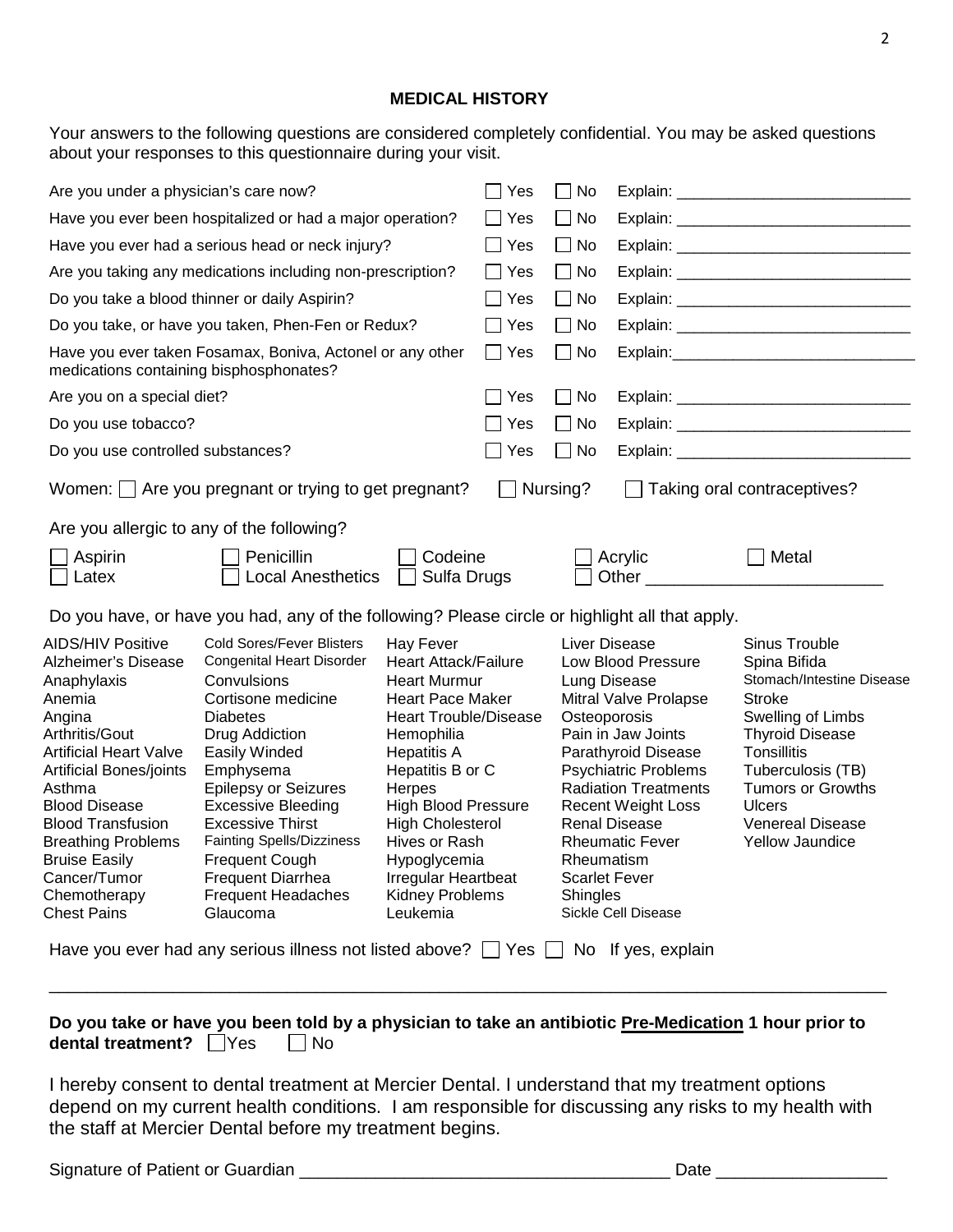### **PAYMENT PREFERENCES** Please place an X next to one of the following.

 $\Box$  I do not have insurance, or my insurance company reimburses me directly, and I will pay in full with cash, personal check or credit card. We accept Visa, MasterCard, Discover or American Express. For payment amounts over \$300, we offer a payment-in-full courtesy of 5% off with cash or check and 2% off with a credit or debit card. We also offer a 10% off senior citizen courtesy for patients 65 years or older (the senior citizen courtesy is not stackable with any other courtesy). We will happily process any claims for insurance companies that reimburse you directly after you have paid in full for your services.

### **Mercier Dental now offers our own Dental Maintenance Plan to patients without insurance. This plan offers affordable payment options for preventative procedures and discounted rates for treatment. Please ask us for more information if you are interested in our Dental Maintenance Plan.**

 $\Box$  I do not have insurance, or my insurance company reimburses me directly, and will pay using Wells Fargo or CareCredit. Wells Fargo and CareCredit are an outside financing company that requires no down payment, but does require a credit check. We offer interest free payment plans for up to 6 months with fees totaling between \$200 and \$999 and up to 12 months with fees totaling \$1,000 or more. Please note that CareCredit has recently changed their policies and now charges 14.90% interest for fees totaling less than \$200. If you are interested in Wells Fargo or CareCredit, please ask us for more information.

### **Wells Fargo and/or CareCredit must be approved or your Wells Fargo and/or CareCredit number provided to us prior to the start of treatment.**

 $\Box$  I have insurance and I will pay my estimated co-pays and/or deductibles on the date of my visit using cash, a personal check, credit card, or CareCredit. I understand that the staff at Mercier Dental makes every effort to provide an accurate estimate of my deductibles and co-pays, but it is **just an estimate** and I am responsible for paying any amounts insurance does not pay.

For your convenience, you may provide your credit card or CareCredit payment information below. By doing so, you are authorizing Mercier Dental to charge your credit card or CareCredit account for any procedures or treatments performed. **Your signature below also authorizes us to charge your credit card or CareCredit account the amount of any balance remaining after insurance has paid their portion.** 

| Card Type: U Visa   MasterCard   Discover   American Express   CareCredit |  |  |
|---------------------------------------------------------------------------|--|--|
|---------------------------------------------------------------------------|--|--|

Card Number \_\_\_\_\_\_\_\_\_\_\_\_\_\_\_\_\_\_\_\_\_\_\_\_\_\_\_\_\_\_\_\_ Expiration Date \_\_\_\_\_\_\_\_\_\_\_\_ Security Code \_\_\_\_\_\_\_

**PLEASE READ CAREFULLY:** Mercier Dental requires payment for services on the date your services are received. We are happy to process any insurance claims at no charge as a courtesy to you, but please note that your estimated co-pays and/or deductibles are due on the date of service. We want you to understand that your dental plan will probably not cover the total cost of your services and it is your responsibility to familiarize yourself the specifications of your dental plan's coverage. Your dental plan is a contract between you and your insurance company or employer and Mercier Dental is not always a part of that contract. The amount your insurance company pays for services is based on that specific company's fee schedule and are usually different from the fee schedule used by this office. **Please keep in mind that any estimate we provide is ONLY AN ESTIMATE and you are responsible for all fees in their entirety.** We are not always able to answer specific questions regarding your benefits because of your insurance company's privacy regulations or policies. If an account balance has not been paid within 60 days from the date of service or from payment or non-payment of insurance, we will begin charging finance charges of 1.5% per month (18% annually) on the unpaid balance. Finance charges will accrue every month on the unpaid balance until the account has been paid in full.

Due to delays with insurance companies, we ask that if your insurance company has not paid for your visit within 90 days, you cover your balance and seek reimbursement directly from your insurance company. We are proud that our fees reflect the time the doctor spends with each patient as well as the overall quality of the care and service that we provide in our practice.

**I have read the above and I certify that this information is accurate and true to the best of my knowledge. I understand that I am responsible for paying the fee of services rendered, including reasonable attorney's fees and cost of collection in the event of default.**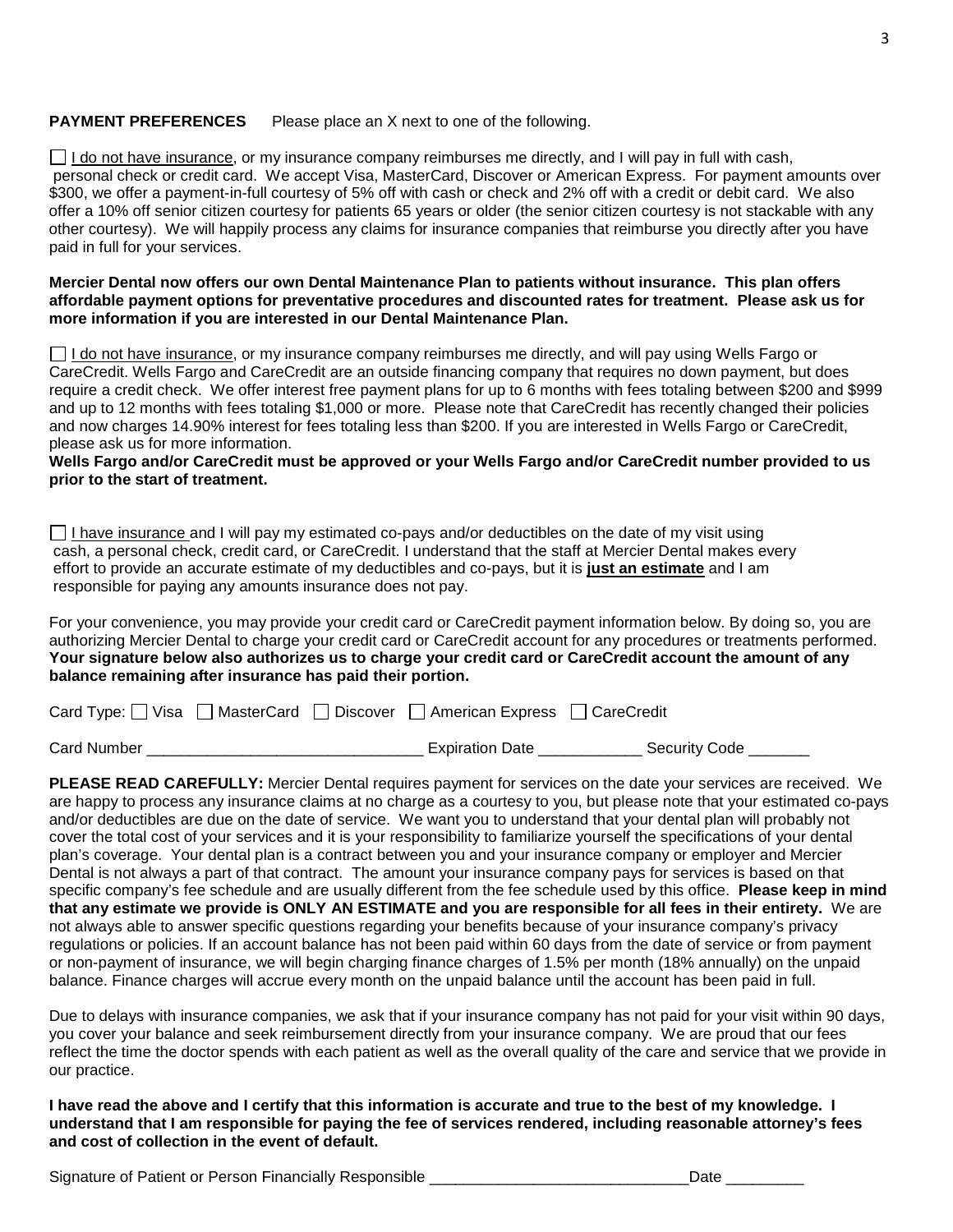### MERCIER DENTAL 230 STARLYN AVENUE NEW ALBANY, MS 38652 662-534-5252

### ACKNOWLEDGEMENT OF RECEIPT OF NOTICE OF PRIVACY PRACTICES

\*You May Refuse to Sign This Acknowledgement\*

|  | have received a copy of this office's Notice of Privacy Practices. |
|--|--------------------------------------------------------------------|
|--|--------------------------------------------------------------------|

\_\_\_\_\_\_\_\_\_\_\_\_\_\_\_\_\_\_\_\_\_\_\_\_\_\_\_\_\_\_\_\_\_\_\_\_\_\_\_\_\_\_\_\_\_\_\_\_\_\_\_\_\_\_\_\_\_\_\_\_\_\_ Print Name

\_\_\_\_\_\_\_\_\_\_\_\_\_\_\_\_\_\_\_\_\_\_\_\_\_\_\_\_\_\_\_\_\_\_\_\_\_\_\_\_\_\_\_\_\_\_\_\_\_\_\_\_\_\_\_\_\_\_\_\_\_ **Signature** 

Date

**------------------------------------------ For Office Use Only ------------------------------------------**

\_\_\_\_\_\_\_\_\_\_\_\_\_\_\_\_\_\_\_\_\_\_\_\_\_\_\_\_\_\_\_\_\_\_\_\_\_\_\_\_\_\_\_\_\_\_\_\_\_\_\_\_\_\_\_\_\_\_\_\_\_\_

We attempted to obtain written acknowledgement of receipt of our Notice of Privacy Practices, but acknowledgement could not be obtained because:

\_\_\_\_\_\_\_\_\_\_\_\_\_\_\_\_\_\_\_\_\_\_\_\_\_\_\_\_\_\_\_\_\_\_\_\_\_\_\_\_\_\_\_\_\_\_\_\_\_\_\_\_\_\_\_\_\_\_\_\_\_\_\_\_\_\_\_\_\_\_\_\_\_\_\_\_\_\_\_\_ \_\_\_\_\_\_\_\_\_\_\_\_\_\_\_\_\_\_\_\_\_\_\_\_\_\_\_\_\_\_\_\_\_\_\_\_\_\_\_\_\_\_\_\_\_\_\_\_\_\_\_\_\_\_\_\_\_\_\_\_\_\_\_\_\_\_\_\_\_\_\_\_\_\_\_\_\_\_\_\_ \_\_\_\_\_\_\_\_\_\_\_\_\_\_\_\_\_\_\_\_\_\_\_\_\_\_\_\_\_\_\_\_\_\_\_\_\_\_\_\_\_\_\_\_\_\_\_\_\_\_\_\_\_\_\_\_\_\_\_\_\_\_\_\_\_\_\_\_\_\_\_\_\_\_\_\_\_\_\_\_

 $\Box$  Individual refused to sign

Communications barriers prohibited obtaining the acknowledgement

An emergency situation prevented us from obtaining acknowledgement

Other (Please Specify)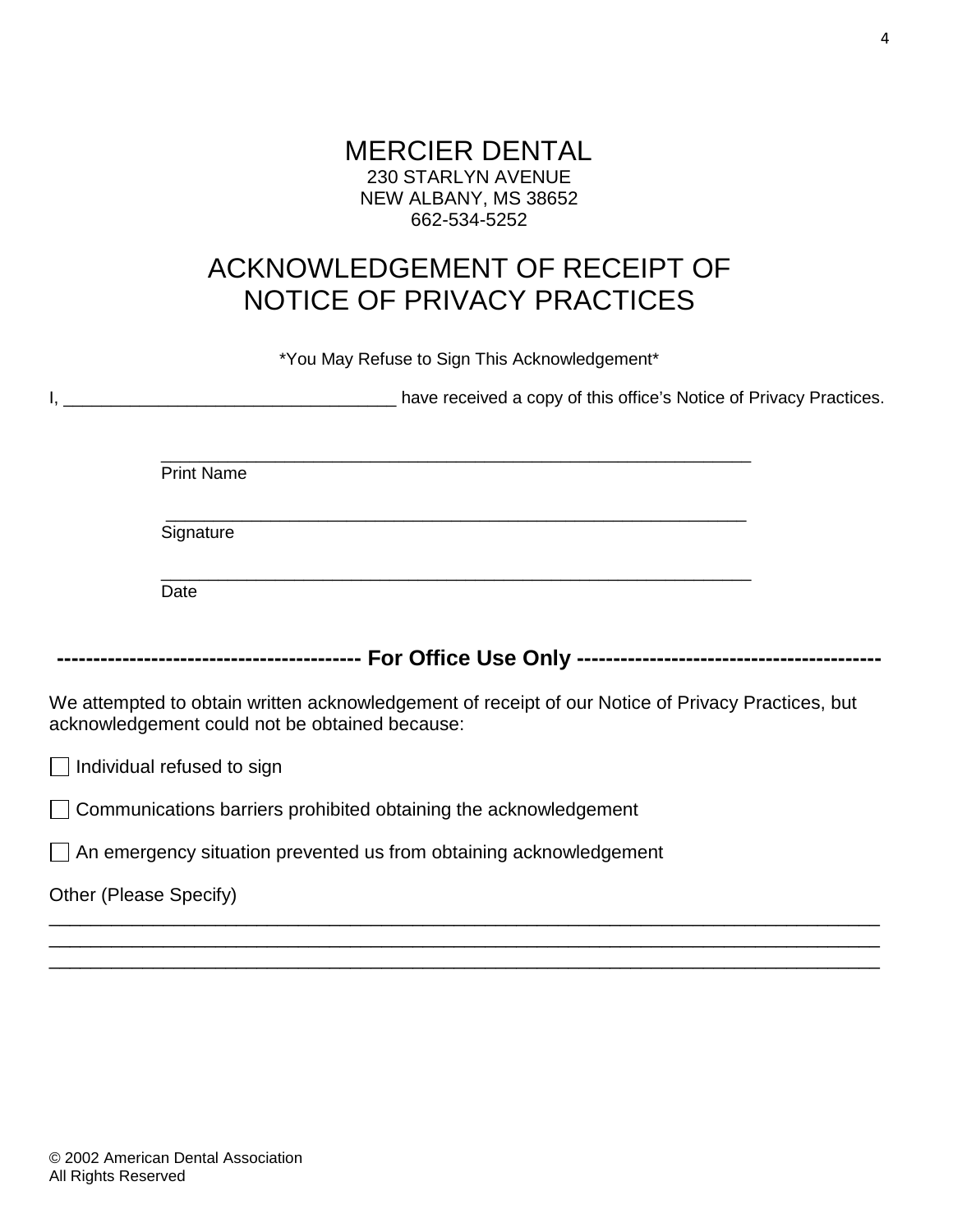## WARRANTY ON CROWN, BRIDGES, AND VENEERS

- We proudly warranty the restorative work completed in our office. We want you to have confidence in our dentistry and its longevity.
- Our warranty will replace any crowns, bridges, and veneers that the doctor finds unacceptable.
- It is replaced at no charge if defective before two years. Between two and four years, it is replaced at half price. The warranty expires after four years.
- Our warranty will not replace restorations that have failed due to new decay in the involved tooth or teeth.
- The above warranty will be honored ONLY IF you maintain regular hygiene intervals as recommended by our office. We cannot warranty what we are not actively helping you maintain. Patient:\_\_\_\_\_\_\_\_\_\_\_\_\_\_\_\_\_\_

Date:\_\_\_\_\_\_\_\_\_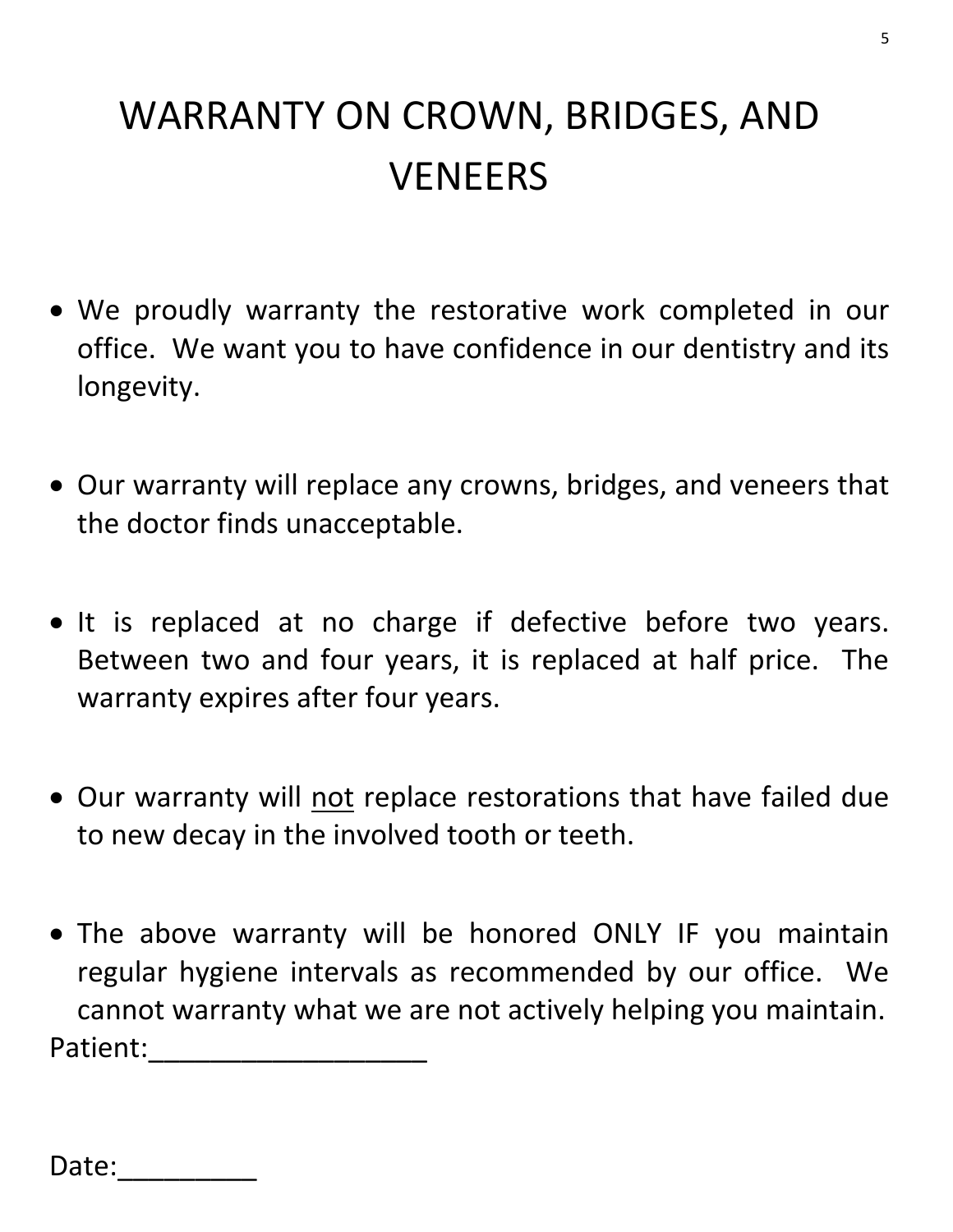### **Mercier Dental**

### **Cancellation Policy**

*At Mercier Dental, we understand that your life is busy and your time is precious to you. We will make every effort that your appointment begins at its scheduled time. We have that same standard for ALL of our patients. Because we are respectful of your time, we ask that you be respectful of our time, too. We will make several attempts to confirm your appointment within the week prior to your appointment.* 

*Please understand that your appointment represents a time committed to YOUR care. Our office will try to notify you of any appointment changes more than 24 hours prior. We ask that you notify our office more than 24 hours prior if you are unable to come.* 

*Failure to do so will result in a \$50 no-show fee, and repeated no-shows without notification may result in dismissal from the practice.*

*Please list the phone number(s) where you can be reached to confirm your appointment:*

\_\_\_\_\_\_\_\_\_\_\_\_\_\_\_\_\_\_\_\_\_\_\_\_\_\_\_\_\_\_\_\_\_\_\_\_\_\_\_\_\_\_\_\_\_\_\_\_\_\_\_\_\_\_\_\_\_\_\_\_\_\_\_\_\_\_\_\_\_\_

*I have read and agreed to the cancellation policy:*

X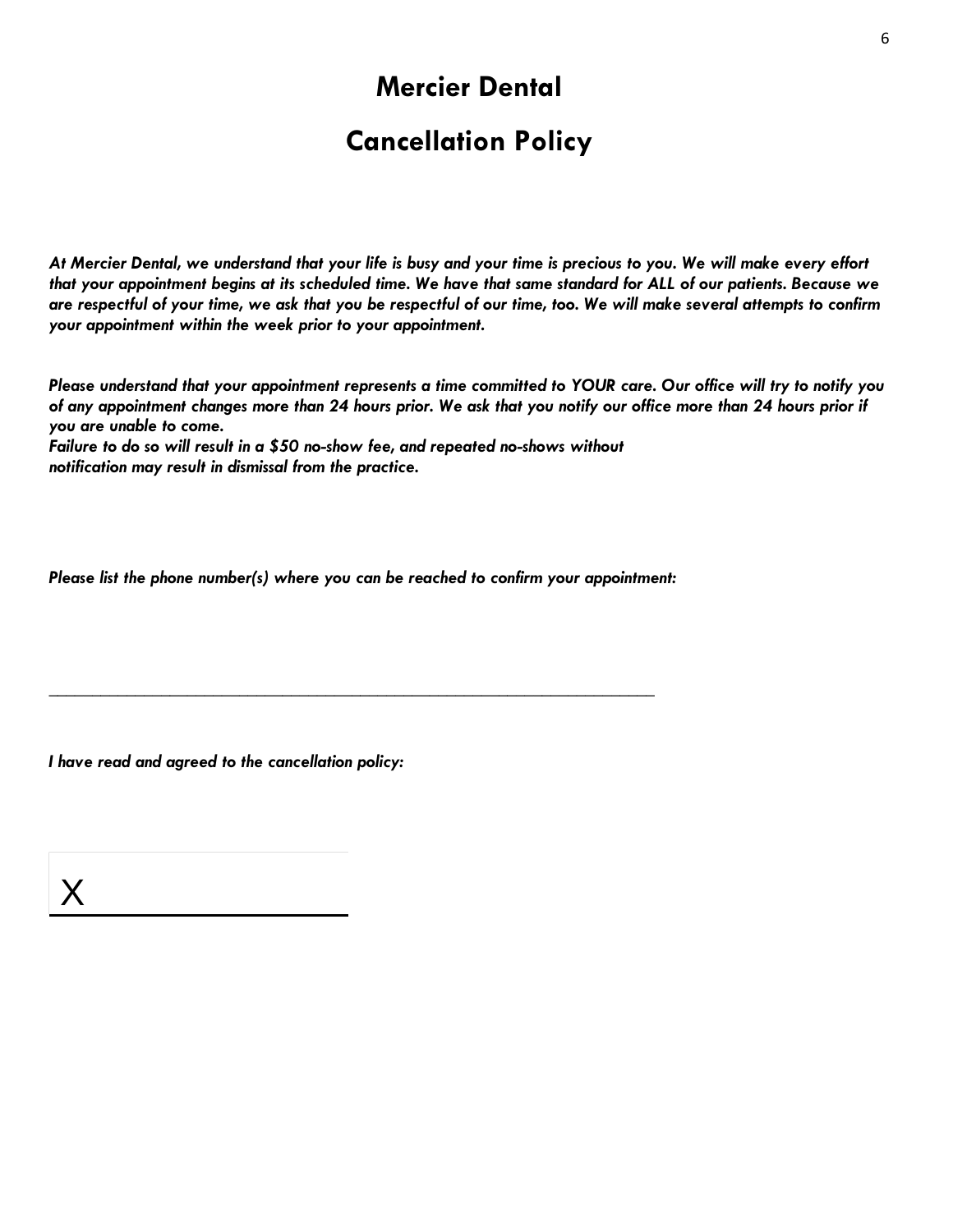Reproduction and use of this form by dentists and their staff is permitted. Any other use, duplication or distribution of this form by any other party requires the prior written approval of the American Dental Association.

This Form is educational only, does not constitute legal advice, and covers only federal, not state, law (August 14, 2002)

**HIPAA PRIVACY FORM 1**

# Notice Of Privacy Practices

**Purpose**: This form, Notice of Privacy Practices, presents the information that federal law requires us to give our patients regarding our privacy practices. {Note: this form may need to be changed to reflect the dental practice's particular privacy policies and/or stricter state laws.}

We must provide this Notice to each patient beginning no later than the date of our first service delivery to the patient, including service delivered electronically, after April 14, 2003. We must make a good-faith attempt to obtain written acknowledgement of receipt of the Notice from the patient. We must also have the Notice available at the office for patients to request to take with them. We must post the Notice in our office in a clear and prominent location where it is reasonable to expect any patients seeking service from us to be able to read the Notice. Whenever the Notice is revised, we must make the Notice available upon request on or after the effective date of the revision in a manner consistent with the above instructions. Thereafter, we must distribute the Notice to each new patient at the time of service delivery and to any person requesting a Notice. We must also post the revised Notice in our office as discussed above.

### **THIS NOTICE DESCRIBES HOW HEALTH INFORMATION ABOUT YOU MAY BE USED AND DISCLOSED AND HOW YOU CAN GET ACCESS TO THIS INFORMATION.**

### **PLEASE REVIEW IT CAREFULLY. THE PRIVACY OF YOUR HEALTH INFORMATION IS IMPORTANT TO US.**

### **OUR LEGAL DUTY**

We are required by applicable federal and state law to maintain the privacy of your health information. We are also required to give you this Notice about our privacy practices, our legal duties, and your rights concerning your health information. We must follow the privacy practices that are described in this Notice while it is in effect. This Notice takes effect (MM/DD/YR), and will remain in effect until we replace it.

We reserve the right to change our privacy practices and the terms of this Notice at any time, provided such changes are permitted by applicable law. We reserve the right to make the changes in our privacy practices and the new terms of our Notice effective for all health information that we maintain, including health information we created or received before we made the changes. Before we make a significant change in our privacy practices, we will change this Notice and make the new Notice available upon request.

You may request a copy of our Notice at any time. For more information about our privacy practices, or for additional copies of this Notice, please contact us using the information listed at the end of this Notice.

### **USES AND DISCLOSURES OF HEALTH INFORMATION**

We use and disclose health information about you for treatment, payment, and healthcare operations. For example:

**Treatment:** We may use or disclose your health information to a physician or other healthcare provider providing treatment to you.

**Payment:** We may use and disclose your health information to obtain payment for services we provide to you.

**Healthcare Operations:** We may use and disclose your health information in connection with our healthcare operations. Healthcare operations include quality assessment and improvement activities, reviewing the competence or qualifications of healthcare professionals, evaluating practitioner and provider performance, conducting training programs, accreditation, certification, licensing or credentialing activities.

Your Authorization: In addition to our use of your health information for treatment, payment or healthcare operations, you may give us written authorization to use your health information or to disclose it to anyone for any purpose. If you give us an authorization, you may revoke it in writing at any time. Your revocation will not affect any use or disclosures permitted by your authorization while it was in effect. Unless you give us a written authorization, we cannot use or disclose your health information for any reason except those described in this Notice.

**To Your Family and Friends:** We must disclose your health information to you, as described in the Patient Rights section of this Notice. We may disclose your health information to a family member, friend or other person to the extent necessary to help with your healthcare or with payment for your healthcare, but only if you agree that we may do so.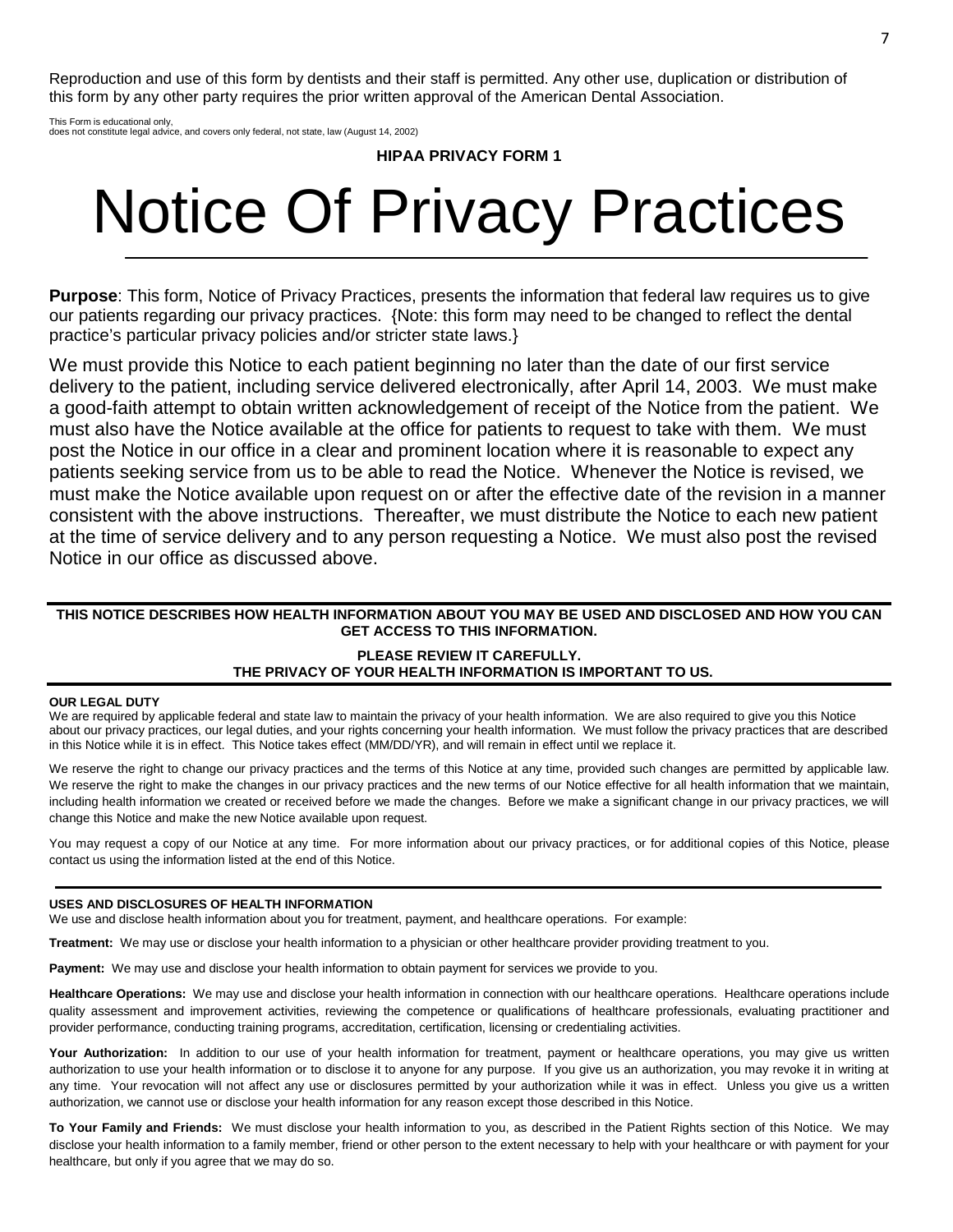Persons Involved In Care: We may use or disclose health information to notify, or assist in the notification of (including identifying or locating) a family member, your personal representative or another person responsible for your care, of your location, your general condition, or death. If you are present, then prior to use or disclosure of your health information, we will provide you with an opportunity to object to such uses or disclosures. In the event of your incapacity or emergency circumstances, we will disclose health information based on a determination using our professional judgment disclosing only health information that is directly relevant to the person's involvement in your healthcare. We will also use our professional judgment and our experience with common practice to make reasonable inferences of your best interest in allowing a person to pick up filled prescriptions, medical supplies, x-rays, or other similar forms of health information.

**Marketing Health-Related Services:** We will not use your health information for marketing communications without your written authorization.

**Required by Law:** We may use or disclose your health information when we are required to do so by law.

**Abuse or Neglect:** We may disclose your health information to appropriate authorities if we reasonably believe that you are a possible victim of abuse, neglect, or domestic violence or the possible victim of other crimes. We may disclose your health information to the extent necessary to avert a serious threat to your health or safety or the health or safety of others.

**National Security:** We may disclose to military authorities the health information of Armed Forces personnel under certain circumstances. We may disclose to authorized federal officials health information required for lawful intelligence, counterintelligence, and other national security activities. We may disclose to correctional institution or law enforcement official having lawful custody of protected health information of inmate or patient under certain circumstances.

**Appointment Reminders:** We may use or disclose your health information to provide you with appointment reminders (such as voicemail messages, postcards, or letters)

#### **PATIENT RIGHTS**

**Access:** You have the right to look at or get copies of your health information, with limited exceptions. You may request that we provide copies in a format other than photocopies. We will use the format you request unless we cannot practicably do so. (You must make a request in writing to obtain access to your health information. You may obtain a form to request access by using the contact information listed at the end of this Notice. We will charge you a reasonable cost-based fee for expenses such as copies and staff time. You may also request access by sending us a letter to the address at the end of this Notice. If you request copies, we will charge you \$0\_\_\_ for each page, \$0\_\_\_ per hour for staff time to locate and copy your health information, and postage if you want the copies mailed to you. If you request an alternative format, we will charge a cost-based fee for providing your health information in that format. If you prefer, we will prepare a summary or an explanation of your health information for a fee. Contact us using the information listed at the end of this Notice for a full explanation of our fee structure.)

**Disclosure Accounting:** You have the right to receive a list of instances in which we or our business associates disclosed your health information for purposes, other than treatment, payment, healthcare operations and certain other activities, for the last 6 years, but not before April 14, 2003.If you request this accounting more than once in a 12-month period, we may charge you a reasonable, cost-based fee for responding to these additional requests.

**Restriction:** You have the right to request that we place additional restrictions on our use or disclosure of your health information. We are not required to agree to these additional restrictions, but if we do, we will abide by our agreement (except in an emergency).

**Alternative Communication:** You have the right to request that we communicate with you about your health information by alternative means or to alternative locations. **{You must make your request in writing.}** Your request must specify the alternative means or location, and provide satisfactory explanation how payments will be handled under the alternative means or location you request.

**Amendment:** You have the right to request that we amend your health information. (Your request must be in writing, and it must explain why the information should be amended.) We may deny your request under certain circumstances.

**Electronic Notice:** If you receive this Notice on our Web site or by electronic mail (e-mail), you are entitled to receive this Notice in written form.

#### **QUESTIONS AND COMPLAINTS**

If you want more information about our privacy practices or have questions or concerns, please contact us.

If you are concerned that we may have violated your privacy rights, or you disagree with a decision we made about access to your health information or in response to a request you made to amend or restrict the use or disclosure of your health information or to have us communicate with you by alternative means or at alternative locations, you may complain to us using the contact information listed at the end of this Notice. You also may submit a written complaint to the U.S. Department of Health and Human Services. We will provide you with the address to file your complaint with the U.S. Department of Health and Human Services upon request.

We support your right to the privacy of your health information. We will not retaliate in any way if you choose to file a complaint with us or with the U.S. Department

Contact Officer: Jennifer Farrar (Office Manager)

Telephone: (662) 534-5252 Fax: (662) 534-5052

E-mail: jennifer@mercierdental.com

Address: 230 Starlyn Ave, New Albany, MS 38652

© 2002 American Dental Association All Rights Reserved